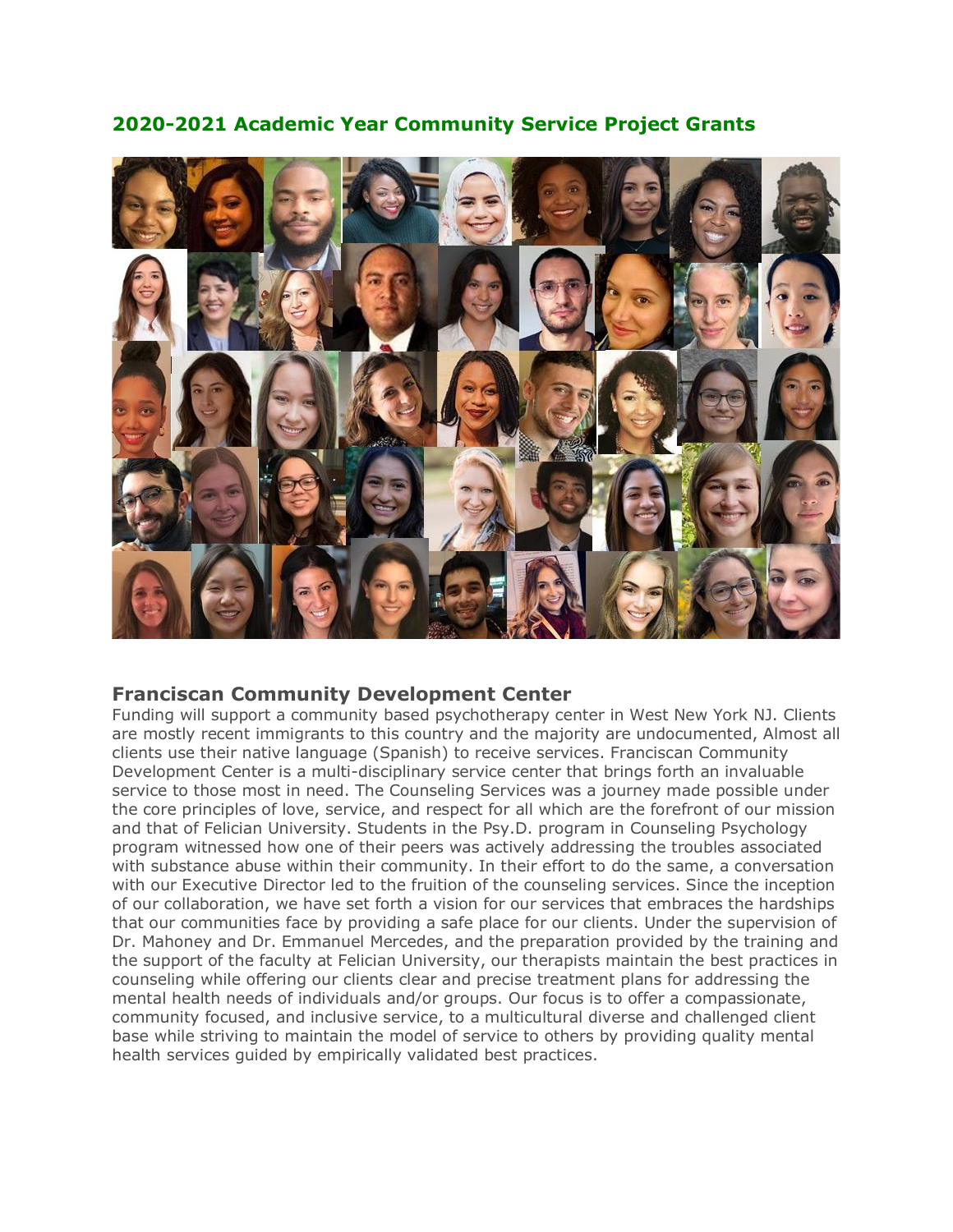





Estrevina Rivera Marcela Farfan Salvador Reyes

# **Kean Programs**

### **Kean Social Skills Empowerment Group**

Social Skills Empowerment Group: For High Functioning Youth 12-21 Years old with Austims Spectrum Disorders and a Parent Mindfulness, Training and Support Group (which parents attend while their chlidren attend the group). We will run 2 groups of 8 youths and 2 groups of 8 parents (Parent groups runs simultaneously with the youth group; So 4 groups in total each session), in Fall 2020, Winter 2021, and Spring 2021. All services will be provided either through: Kean Psychological Services, our program's community training clinic, Hybrid or Online depending on public health conditions. Services will be provided free of charge to all participants.



Claudia Emmanuel Gittie Freeman



### **Kean Adult Community Members Program**

We will be providing no-cost evidence-based individual psychotherapy for adult community members facing health, anxiety, or trauma-related difficulties.







**Newark Beth Israel Programs**

**Newark Beth Israel -General Track**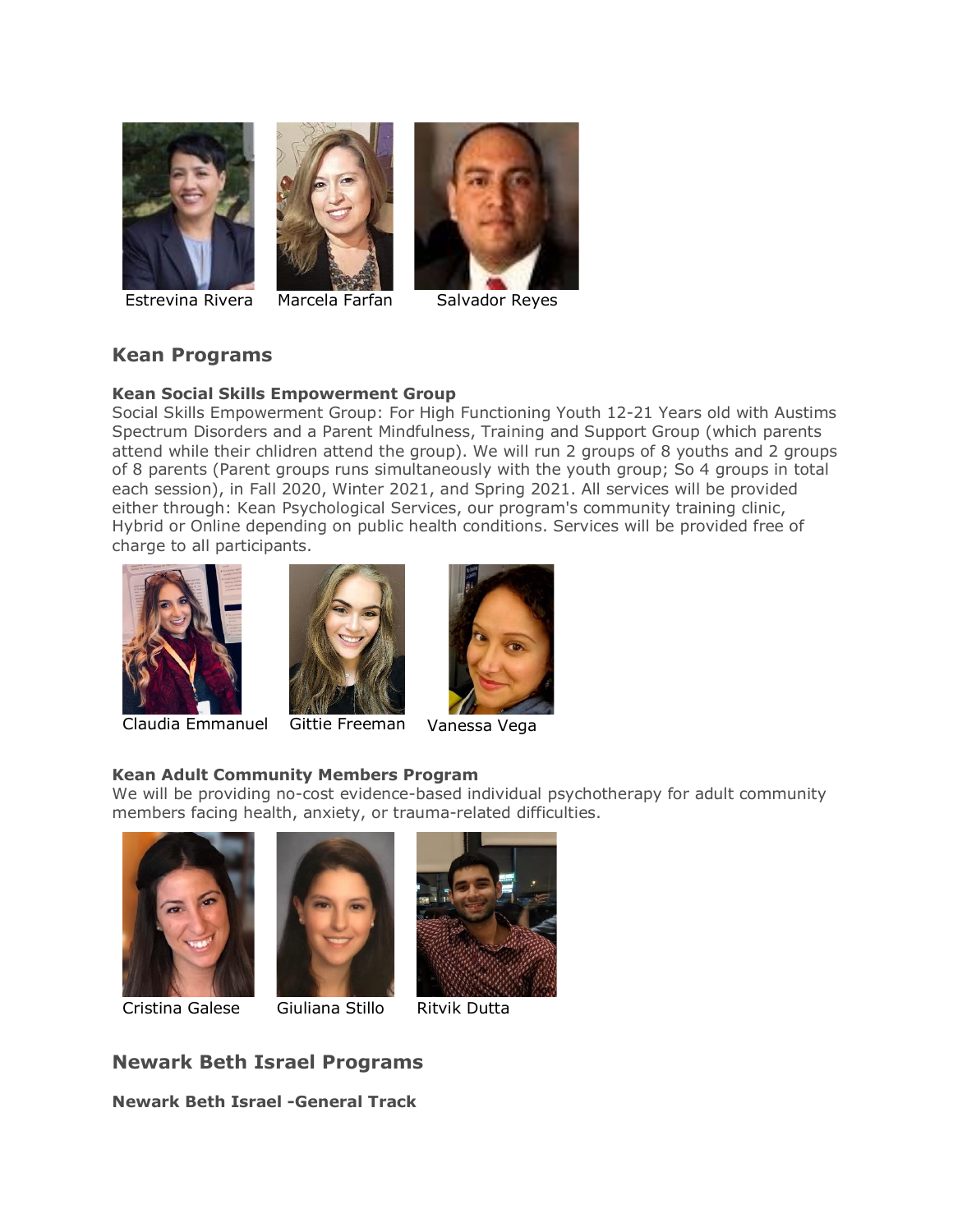The doctoral students in this application will be providing treatment and assessment services for an at-risk, underserved trauma population, as part of the General Track externship at the Metropolitan Regional Diagnostic and Treatment Center at Newark Beth Israel Medical Center. The Metro RDTC is one of New Jersey's four state-designated multidisciplinary centers for the evaluation and treatment of abused and neglected children. We primarily serve the culturally and socioeconomically diverse children and families who reside in Essex County.

The RDTC provides forensic evaluation when child maltreatment is suspected, psychological screenings for children recently placed in foster care, and a multitude of mental health services including group, individual and family therapy using multiple orientations (e.g. cognitive behavioral therapy, eye-movement desensitization, play therapy, and psychodynamic psychotherapy). Incoming externship students will also be trained in and administer psychotherapy and evaluations via telehealth (on a HIPPA approved platform). The mission of the RDTC is to provide a sensitive and caring setting for children and their families in which they can receive professional, compassionate trauma-informed & culturally competent assessments and therapeutic services.



Jessica Elliott Sekinat



Kuku



Shaneze Gayle



Simonleigh Miller



Tania Chowdhury



Raghad Hassabelna by

### **Newark Beth Israel Game Based -CBT**

The doctoral students in this application will be providing treatment and assessment services for an at-risk, underserved trauma population, as part of Child Advocacy Center externship track at the Metropolitan Regional Diagnostic and Treatment Center at Newark Beth Israel Medical Center. The Metro RDTC is one of four RDTCs in New Jersey committed to providing medical and psychological evaluations and care for survivors of child abuse and neglect. It is housed in a Child Advocacy Center that bears the distinction of being the first and only fully co-located Child Advocacy Center in New Jersey with all partners onsite. Onsite partners include the Essex County Prosecutor's (ECPO) Special Victims Unit (SVU), Newark Beth Israel Medical Center's (NBIMC) Metropolitan Regional Diagnostic and Treatment Center (RDTC), the Division of Child Protection and Permanency (DCP&P), and a team of not-for-profit professionals, including a Family Advocate. Providing services in this multidisciplinary setting allows for an integrated and coordinated response to abuse and neglect for a community in-need of significant services. Families served at the RDTC are predominantly from economically disadvantaged, urban communities.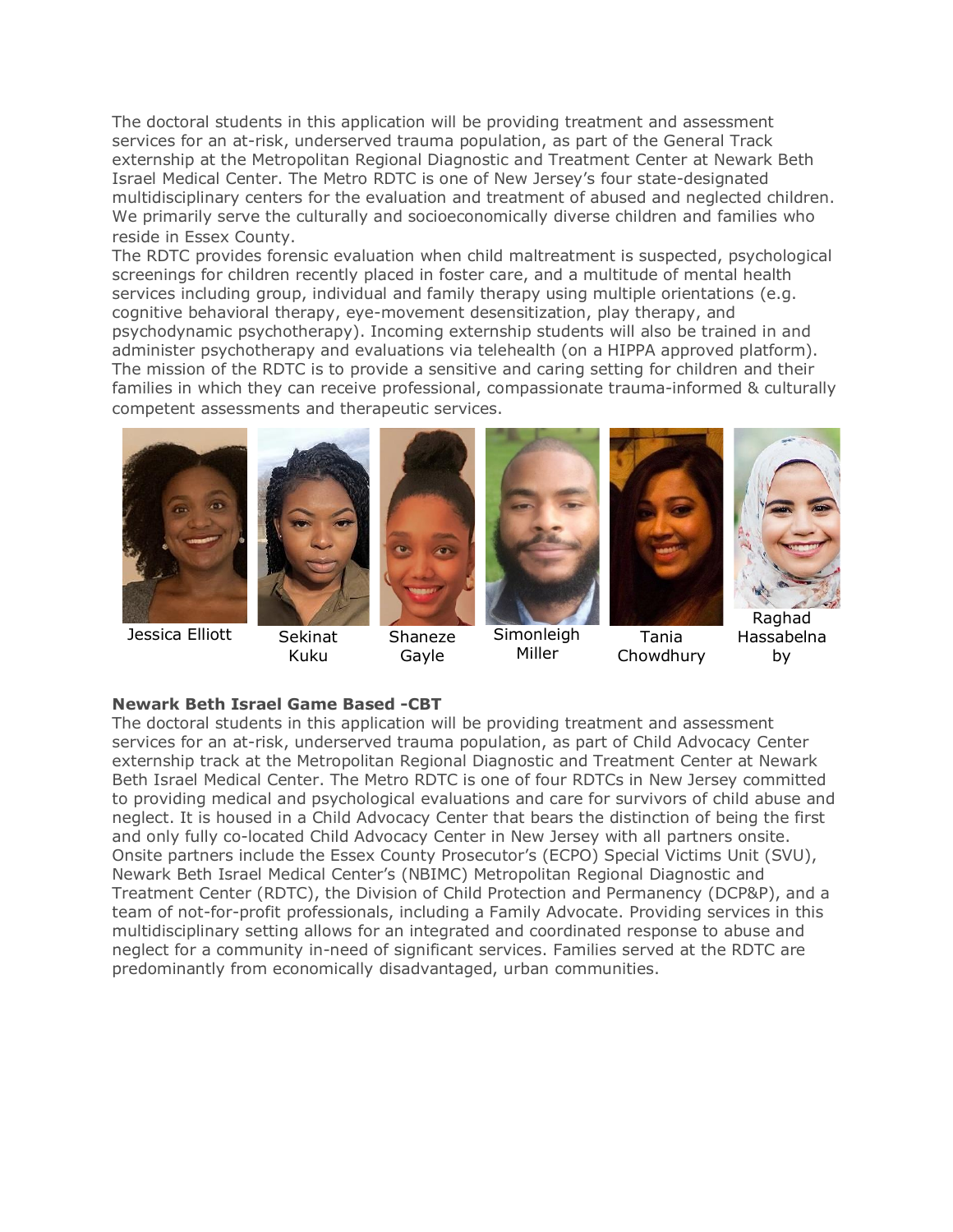



Brittany Klimek Christopher Watkins Sade Porter Zerbina





Valdespino-Hayden

# **Rutgers Programs**

## **Rutgers GSAAP Foster Care Counseling Project**

All FCCP student clinicians provide individual, family, and dyadic therapy to youth, ranging in age from 3 to 18 years old, with significant histories of trauma. Biological parents, adoptive parents, and resource parents are involved in each child's therapy, whenever possible, to maximize the success of treatment. FCCP attempts to overcome treatment barriers by providing in-home parent management training and family sessions when treatment barriers prevent the client's family from attending sessions at the clinic. While providing treatment, student clinicians offer training and consultation to caregivers, DCP&P caseworkers, community organizations, school personnel, and other professions. They also complete thorough intakes and post-treatment assessments at the beginning and end of treatment, respectively, and make recommendations based on findings to optimize each child's functioning. All clients are assigned an undergraduate mentor to provide an additional level of support for the child. Student Clinicians provide case consultation and supervision to their assigned mentors.





Damilola Kolade Drew Mendelson Jessica Reed Melissa Farsang





## **Rutgers DBT Clinic**

These students are practica students for 2020-2021 year in the Dialectical Behavior Therapy Clinic at Rutgers University (DBT-RU), directed by Shireen Rizvi. Students learn and conduct comprehensive diagnostic assessments for borderline personality disorder and comorbid problems as well as assessment of suicidal behaviors. Students deliver DBT individual therapy, group skills training, phone coaching as needed, and attend weekly consultation team, in addition to weekly supervision.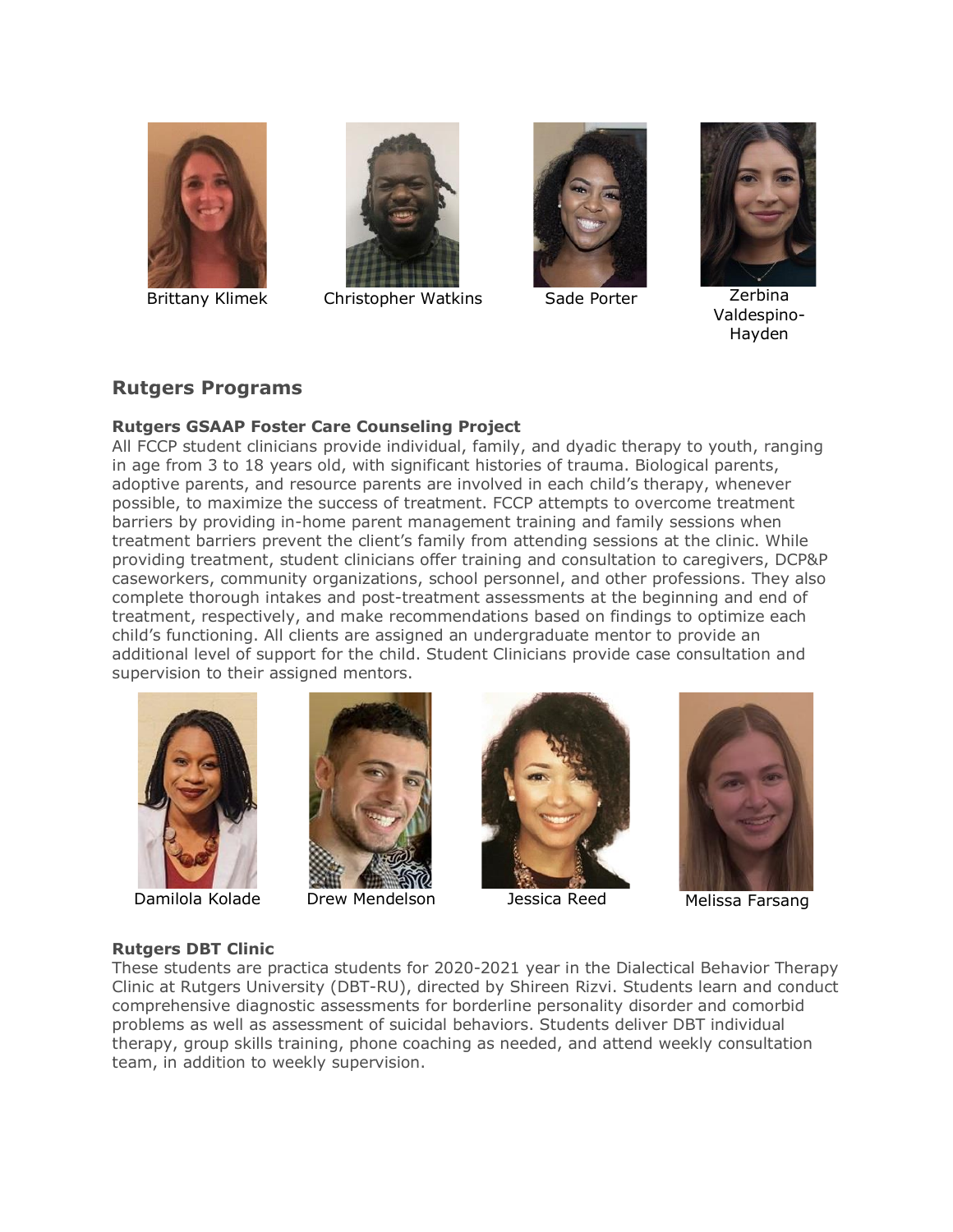





Jesse Finklestein



Kate El-Sharkawy





Maria Alba Molly Stern Kathryn



**Coniglio** 

## **Rutgers K-5 Elementary School High Poverty Program**

Teacher and paraprofessional behavior support coaching to improve student behavior and learning in K-5 grade high poverty elementary schools in NJ; students will be extensively trained and supervised on a unique behavior support coaching model that uses data to: (a) identify classroom practice and student behavior needs, (b) set goals, (c) identifies functions of behavior, (d) matches student goals, functions to specific evidence-based intervention (from a evidence-based interventon toolkit) that improves student behavior and learning in classroom contexts. Students are also trained to criterion on several classroom and student observational systems, behavior screeners and teacher rating scales (BASC-3, SSIS) to assess and monitor changes in student functioning in relation to adult (school personnel) practices and interactions.









Amy Oliveira Gabrielle Moya Sam Barkhordari Samuel Laverty

### **Rutgers Anxiety Disorders Clinic** The Rutgers Anxiety Disorders Clinic (ADC) provides intake assessments, individual, and group psychotherapy to both the Rutgers University community and the surrounding community. The ADC provides low cost, evidence-based treatment for anxiety and related disorders. The clinic offers specialized care for anxiety disorders, obsessive-compulsive disorder, an posttraumatic stress disorder. A portion of the clients served by the ADC are Veterans, both Rutgers University student veterans and veterans from the surrounding community. The funded students carry a caseload of 6 to 8 individual clients throughout the year, in addition to having opportunities to co-facilitate groups intermittently offered by the clinic. Groups generally serve 4 to 10 clients. The funded students will also serve as coordinators for the ADC and perform both the clinical work noted above, along with additional administrative tasks that are crucial in supporting clinic operations.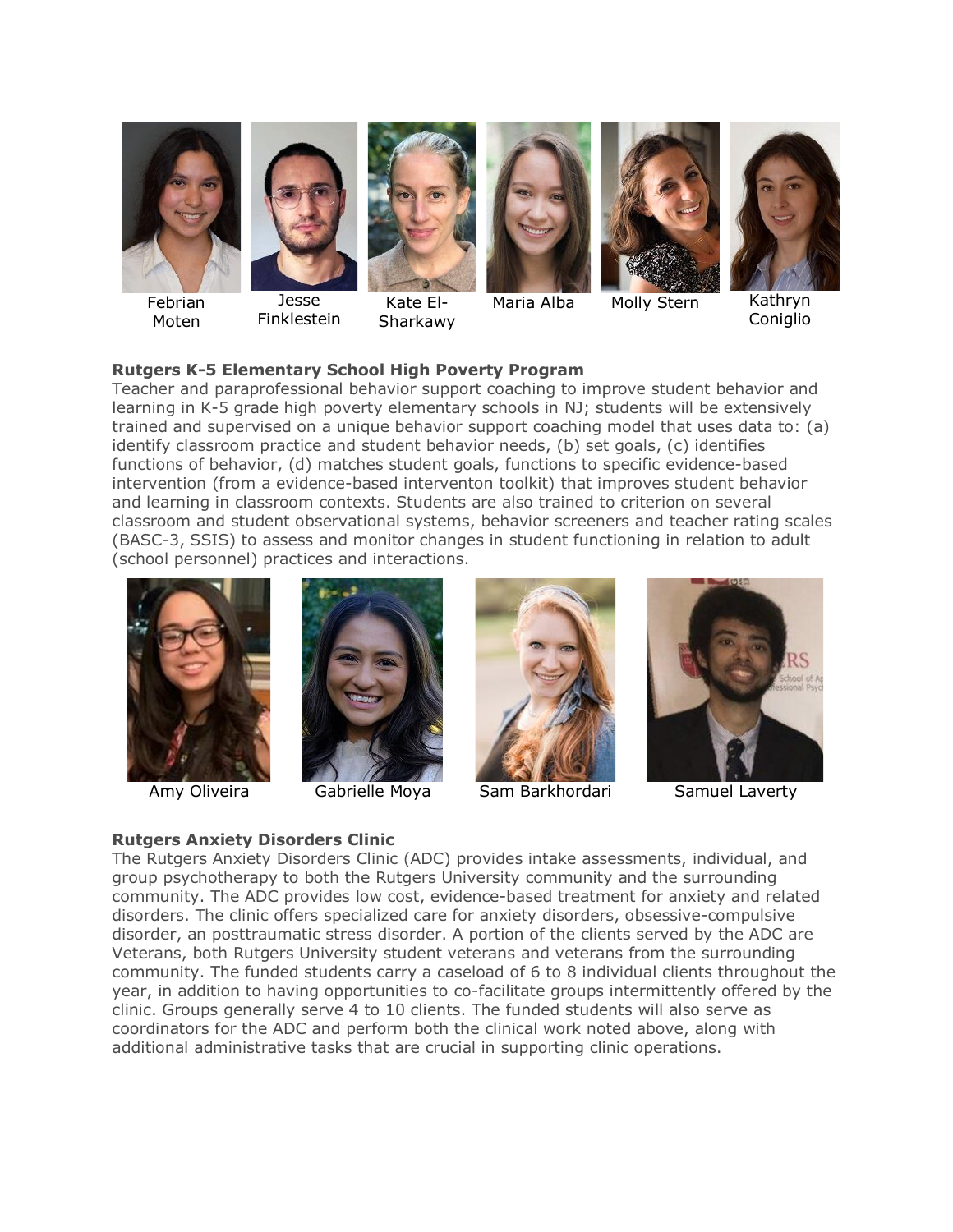

Idil Franko Joel Seltzer

## **Rutgers Tourette Syndrome Clinic**

The Tourette Syndrome Clinic was developed in partnership between Rutgers' Graduate School of Applied and Professional Psychology (GSAPP) and the NJ Center for Tourette Syndrome (NJCTS). The Rutgers-NJCTS Therapeutic program is offered through the Psychological Services Clinic at GSAPP, which provides a variety of psychological services to the public. There are an estimated 7,000 people in New Jersey believed to have full-blown TS and very few resources available to assist them. Through this partnership with NJCTS, we have created specialized treatment programs to address the needs of individuals with Tourette Syndrome and their families. While providing a unique, hands-on learning experience for advanced graduate students, we also strive to increase awareness of TS in the professional community. The Doctoral Student Clinicians in the clinic are an enthusiastic team of students from the doctoral programs in clinical and school psychology at Rutgers University. The high quality of the Rutgers programs, along with the intensive level of training and supervision provided, allows the students to become experts in the evaluation and treatment of Tourette Syndrome and its co-occurring disorders.



Amanda Austin





Erin Rosenberg



May Yuan Nina Dallenbach

## **Rutgers YAD-C**

Each student will serve as YAD-C interviewer and therapist. As interviewers, Melissa and Tian will be scheduled for biweekly diagnostic interviews (potential max 26 interviews, typically 15-20 a year) that includes separate interviews with caregivers and youth, totaling 3-5 hours plus completing an intake write-up. The interviews consist of comprehensive assessment of DSM-5 disorders and open-ended assessment of functional impairment. Students attend weekly interview supervision. On average, this role takes about 4-5 hours per week (assessment, write-up, coordination, supervision). As therapists, Tian will maintain a caseload of 5 youth/family cases at a time (typically 15 cases over the year). In this capacity, Tian will oversee all of the case management for each case and provide one of three evidence-based behavioral approaches for anxiety/depression. She will receive weekly supervision. On average, this role takes about 8 hours per week (case management,